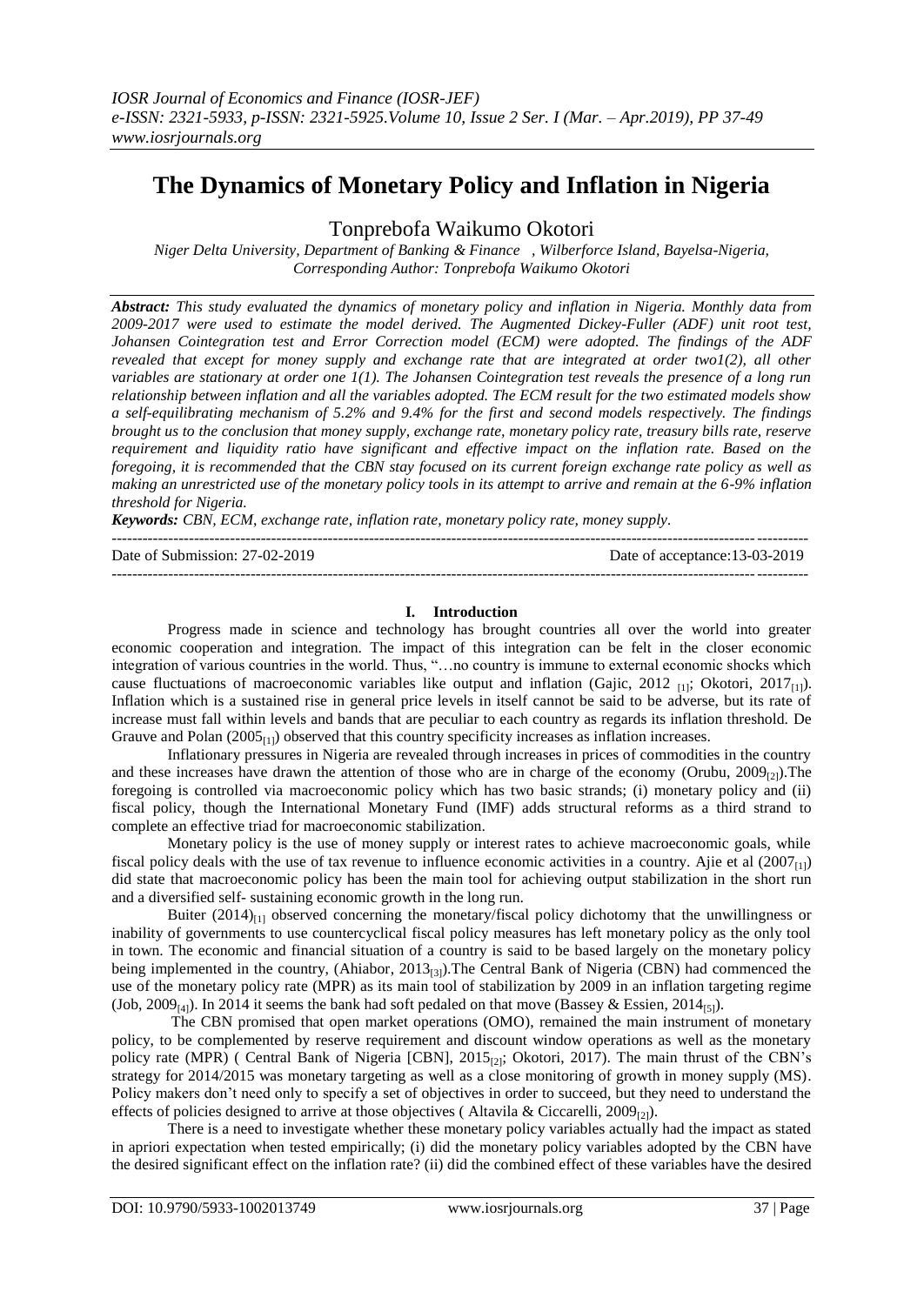significant impact on the inflation rate? When there is a potent monetary policy instrument, it is expected that contractionary monetary policy shocks should be able to reduce inflationary pressure (Bonga-Bonga,  $2017_{[3]}$ ).

# **1.1 Research Hypotheses**

We did consider the following hypotheses that were tested in this research;

**H0**1: Bank reserve requirement movement has not made any significant impact in reducing the inflation rate over the period under study.

**H**<sub>02</sub>: Broad money supply has no major impact in bringing down the rate of inflation.

**H**<sub>03</sub>: The exchange rate movement has no significant effect in checking a spike in the inflation rate for the period under study.

**H04**: Monetary policy rate has no significant effect in checking a spike in the inflation rate.

**H05**: The treasury bills rate does not have a significant effect in restraining an increase in the inflation rate

**H06**: The liquidity ratio has no significant effect in restraining an increase or decrease in the inflation rate

 The rest of the study is divided into, Literature review, Data and Methodology, Data analysis and finally the conclusion of the study.

# **II. Literature Review**

# *2.1 Conceptual Framework*

Inflation refers to a situation whereby in the economy too much money is chasing too few available goods and services. Hamilton  $(2001)_{[2]}$  saw inflation as an economic situation where the increase in the money supply is more than the additional output of goods and services produced in the economy. The impact of inflation is fare reaching because of its potentials to both influence positively as well as negatively any economy, hence the effort to control it via monetary policy (Okotori, 2017).

 Monetary policy is the use of money supply to deliberately influence the economy in order to achieve some combination of inflation and output stabilization (Wrightsman, 1976<sub>[3]</sub>; Mathai, 2012<sub>[4]</sub>). The adjustment of money supply by the Central Bank is to avoid monetary disequilibrium, hence, monetary policy attempts to offset changes in money demand with changes in money supply (Salter,  $2014_{[5]}$ ).

# *2.2 Theoretical Framework*

 Keynesian analyses sees Demand pull inflation as the most important factor that raises the price level as rising quantity of money that is not accompanied by proportionate increase in output. The resulting negative output gap according to Frank and Bernanke  $(2003)_{[4]}$  occurs from excessive aggregate demand that is expansionary and result in increased pressure on prices. There is also the Supply or Cost push inflation view that states that inflation arises based on supply side factors such as import or raw material prices, unit wage costs and various elements that are part of the cost of production (Riley, 2011<sub>[4]</sub>). Nguyen et al (2015)<sub>[5]</sub> discovered that in Non- CFA sub Saharan countries (including Nigeria) supply shocks account for 45% of inflation fluctuations, while Demand pull shocks account for 55% of total fluctuations.

 Modern quantity theorists of the neo-classical school of economic thinking see inflation purely as a monetary phenomenon and that this occurs only as a result of a more rapid expansion in the quantity of money more than in output (Friedman, 1956[5]; Okotori, 2017). Friedman  $(1963)_{[6]}$  was more explicit when he postulated that if the money stock growth rate is kept at a constant rate in relation to output growth rate, inflation will be checked. Though the Friedman exposition on a constant k principle was controversial, yet the money stock/ output ratio seem to be an effective way of looking at attempts at curtailing an inflationary spiral in the economy.

McCallum and Nelson  $(2011)_{[6]}$  revealed that Friedman preferred to regard the quantity theory of money as a proposition exclusively about the demand function of money. McCallum  $(1984)_{[6]}$  had suggested that Friedman constant growth rule can be improved with an adjustable growth rule, where the money supply growth rate is adjusted for changes in output and corrected for irregular changes in the velocity of money, declaring that such a rule would have stronger and automatic, countercyclical effect on aggregate demand. Nasser  $(2005)_{[7]}$  observed that countries with underdeveloped financial markets generally rely on the existence of a stable money demand function in conduct of efficient monetary policy. In Nigeria, inflation is said to be directly related to monetary aggregates (CBN, 2007<sub>[8]</sub>; Oyejide, 1972<sub>[7]</sub>; Adeyeye & Fakiyesi, 1980<sub>[9]</sub>).In many developing countries, studies show that one of the dominant predictors of inflation is the growth of money ( Onwumere et al,  $2012_{[6]}$ ; Owoye, 1997<sub>[8]</sub>; Olanikpekun et al,  $2013)_{[9]}$ .

The opinion of Ogbuagu et al  $(2014)_{[10]}$  is that an increase in the ratio of money supply growth to GDP ratio or some price indexes can be referred to as liquid money increase, that the degree of financial development is generally measured by an economy's depth ( that is, the relative size of its banking system or stock market). The literature on determinants of inflation in developing countries postulates a money demand function and this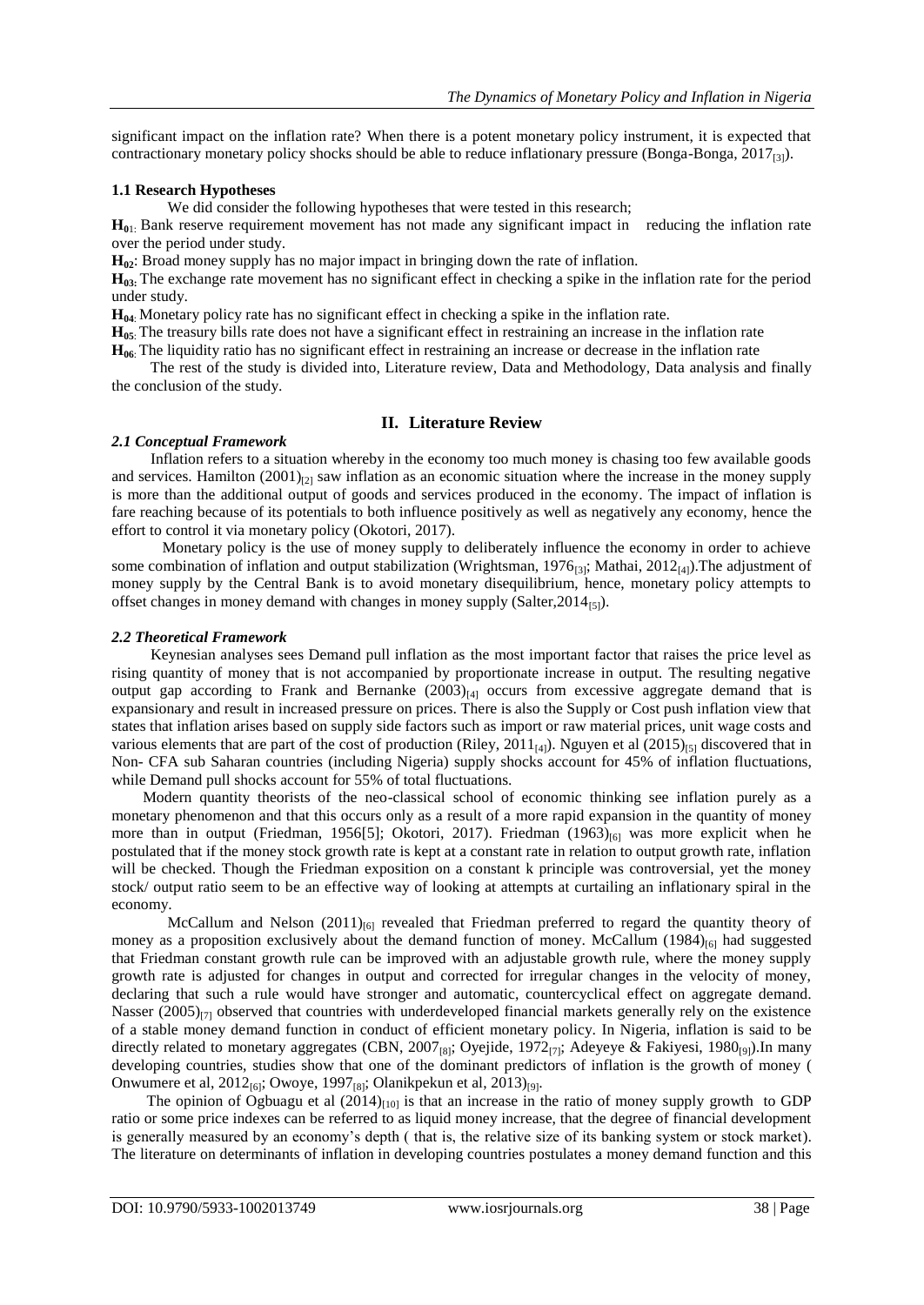is said to specify how expansionary monetary policy creates disequilibrium in the money and goods market, (Nasser, 2005; Toujas-Bernate, 1996<sub>[8]</sub>; Sacerdoti & Xiao, 2001<sub>[9]</sub>).

Mordi  $(2009)_{[9]}$  saw the underpinning theory as the quantity theory and that was the basic reason the CBN in its monetary policy framework targets money. The operating target, base money is set on the relationship between money supply and base money and this is based on the assumption of a stable money multiplier k, which is illustrated as follows;

M2=kBM

Where M2 is broad money supply, k is the money multiplier and BM is base money.

The impact of the foregoing was well illustrated by Yu and Ming  $(2001)_{[7]}$  that when the monetary authority adjusts the monetary base, then the financial fields will experience changes in money supply and interest rates leading to lending activities of deposit money banks and the financial situation of financial markets .In summary, monetarism suggests that in the long run prices are mainly affected by the growth rate of money, while having no real effects on economic growth. That if the growth in the money supply is higher than the economic growth rate, inflation will result (Assenmacher-Weche & Gerlach,  $2006_{[11]}$ ).There is therefore the claim that in order to control inflation monetary policy must be used (Adalid & Detken, 2007<sub>[10]</sub>; Barro & Grilli,1994 $_{[7]}$ ; Markin, 2010 $_{[8]}$ ). Kilindo(1997) $_{[12]}$  opined that monetarist approach that money supply growth causes inflation can be tested by observing the correlation between the rate of inflation and the rate of monetary growth and that causality can be determined by statistical analysis and institutional evidence.

# **2.3 Tools of Monetary Policy**

**Table 2.1Monetary Policy Tools, Targets & Goals**



# *Source-(Handa, 2009[8]; CBN, 2011a[11]; Okotori, 2017)*

The Central Bank of Nigeria [CBN] (2011a) identified three issues that arise in its selection and use of the goals, intermediate variables, operating targets and instruments;

(i)Effort at establishing the existence or otherwise of a stable and predictable relationship between the ultimate goal variable, intermediate variables and operating targets.

(ii)Determine if the monetary authorities can actually achieve the desired level of the operating target with the instruments at their disposal.

(iii)Establishing the nature of the lag structure (short or long i.e. when a policy is made, implemented and when its effect is felt) which has the implication of influencing prediction of the future course of the economy as it becomes increasing less precise in the case of long lags, ( Okotori, 2017).

The Central Bank of Nigeria's (CBN) use of monetary targeting is still its preferred monetary policy framework in Nigeria and this is based on its capacity in enabling the CBN handle domestic issues and the ability to immediately signal its policy stance (Okoroafor, et al  $(2018)_{[13]}$ .

## *2.4 Empirical Review*

The preference for monetary policy over fiscal policy was revealed by Ajisafe and Foloronso  $(1999)_{[14]}$ for the period 1970-1999 concerning the Nigerian economy, their finding was that monetary policy had a greater impact on economic activity than fiscal policy as was later confirmed by Adefeso and Mobolaji $(2010)_{[15]}$ .

Simwaka et al  $(2012)_{[16]}$  examined the relative importance of monetary factors in driving inflation in Malawi, using a stylized inflation model specification which included standard monetary variables, exchange rate and supply side factors. The results indicate that inflation in Malawi is as a result of both monetary and supply side factors, exchange rate adjustments played a relatively more significant role in fueling cost push inflation. Onwachukwu  $(2014)_{[12]}$  using times series data from 1970 to 2010 employed the ordinary least squares(OLS) to estimate the model, found that the bank rate, deposit with the Central Bank, liquidity ratio and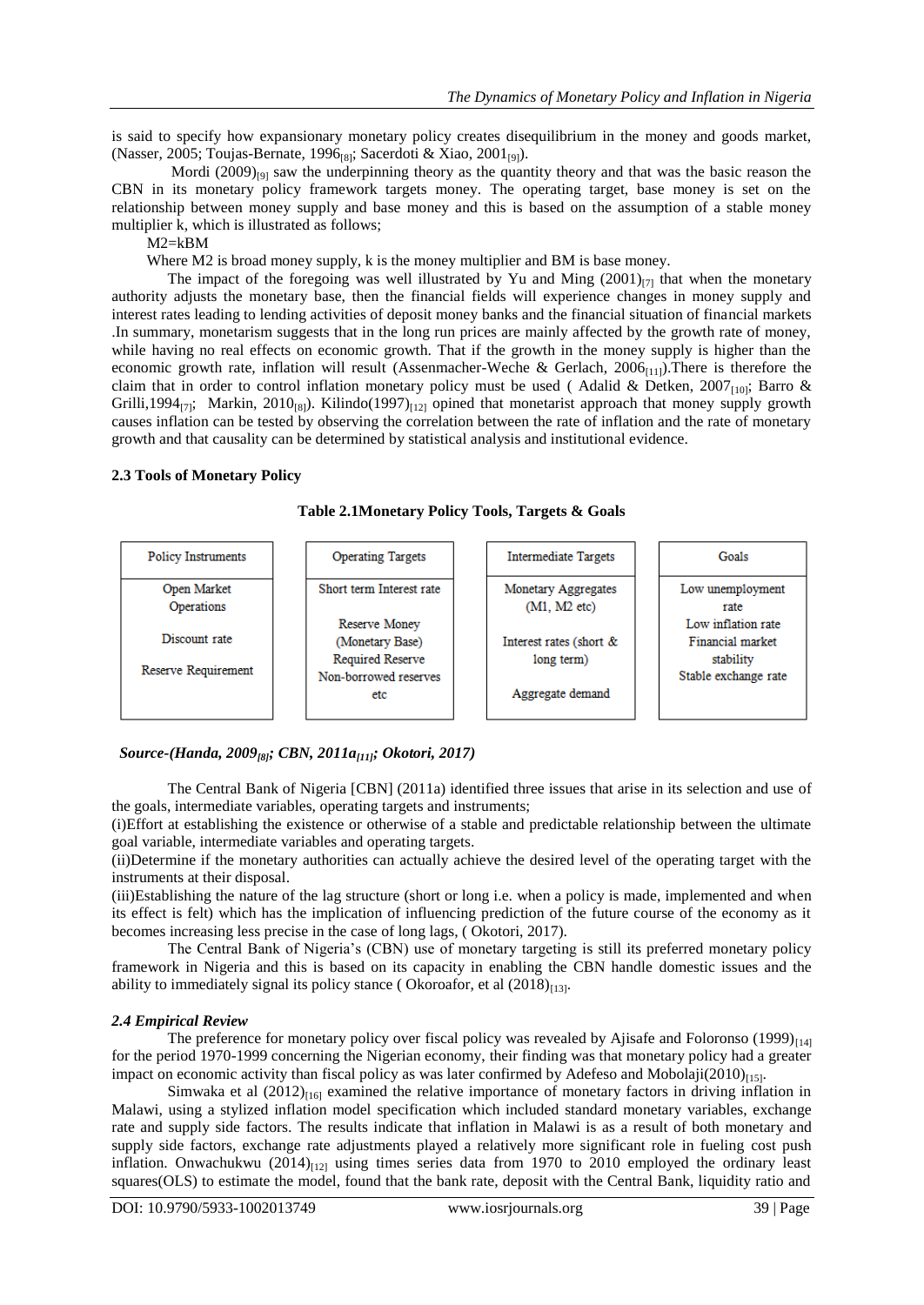broad money supply are statistically significant in explaining changes in inflation in Nigeria.

Gbadebo and Mohammed  $(2015)_{[17]}$  explored the relationship between inflation and monetary impulses, adopting cointegration and error correction method approach on quarterly times series data spanning from 1980 Q1 to 2012 Q4. Their finding was that interest rate, exchange rate, money supply and oil price are the major causes of inflation in Nigeria. That the money supply variable shows a significant positive impact on inflation both in the short and long run. Hence, Nigeria's inflationary situatiation is driven by monetary impulses. While this is revealing there is the need to identify individual variable significance and the quantum impact of the combined variables that are operating and intermediate targets of the CBN.

Chuku(2015)<sub>[18]</sub> used structural Vector Autoregression (SVAR) model to trace the effects of monetary policy shocks on output and prices in Nigeria, found evidence that monetary policy innovation carried out on quantity based nominal anchor (M2) has modest effect on output and prices with a very fast speed of adjustment. While shocks on price based anchors (MRR and REER) has neutral and fleeting effects on output, concluding that the CBN should lay more emphasis on using quantity based nominal anchors. But Naoyuki et al  $(2012)_{[19]}$  though discovered through their empirical analysis a strong support for the optimality of monetary over interest rate instruments, yet suggested that a combination of both instruments is superior to the two used separately. Tule et al(2015) $\mu$ <sub>3</sub> discovered that money supply as a policy instrument has a weakening effect on inflation in Nigeria, attributing this to the increasing sophistication of the Nigerian economy.

Emerenini and Eke  $(2014)_{[20]}$  in investigating the determinants of inflation in Nigeria using monthly data from January 2007 to August 2014 adopted ordinary least squares (OLS) method and found that expected inflation, exchange rate and money supply influenced inflation, while annual treasury bills and monetary policy rate though rightly signed did not influence inflation in Nigeria within the period of investigation. The estimated model displayed that all the explanatory variables used for the analyses accounted for 90% variation in explaining the direction of inflation as regards its increase or decrease. The cointegration test showed that a long run relationship existed among the variables and they were stationary at order one 1(1). Though the analyses used monthly data for almost all the variables, the use of annual data for a very useful tool of monetary policy that is issued almost weekly in open market operation will tend to limit the predictive capacity of the annual treasury bills rate data employed. It might not adequately answer the two questions that were raised in this study; (i) did all the variables adopted by the CBN have a significant effect on the inflation rate? (ii) did the combined effect of all the variables have impact on the inflation rate?.The conclusion of Fatukasi(2015) $_{[21]}$  was that the causes of inflation in Nigeria are multidimensional, requiring a full knowledge at any point in time to be able to proffer solutions to inflationary trends in the economy(Okotori, 2017). This choice of policy instruments mix to be adopted in any given economic environment is hence very important..

#### **III. Data and Methodology**

The research employed quasi- experimental or *Ex post facto* as the investigation starts after the facts occurred (Okotori, 2017). The use of this research design is based on the fact that historical data was sourced from the National Bureau of Statistics and Central Bank of Nigeria statistical bulletin from 2009 to 2017), the fact is that the data is from events that have already occurred and cannot be controlled or manipulated by the researcher. *Ex post facto* design in its application is causal comparative and used when the researcher aims to establish between the independent and dependent variables with a view to establishing the causal link between them (Kerlinger, 1978<sub>[9]</sub>; Onwumere, 2005<sub>[10]</sub>). Multiple regression analyses of the ordinary least squares (OLS) is the estimation technique that is employed in this study to determine the effect of monetary policy on inflation in Nigeria.

## *3.1 Mode Specification*

 $INF=a+b<sub>1</sub>MS +b<sub>2</sub> EXP +b<sub>3</sub> MPR + e (1)$  $INF=a+b_1TBR +b_2 REQ +b_3LQR + e(2)$ 

Where; INF= Inflation rate MS= Money Supply (MS2/GDP ratio) EXR=Exchange rate MPR= Monetary policy rate TBR= Monthly Treasury bills rate REQ= Reserve Requirement LQR= Liquidity ratio e= Error term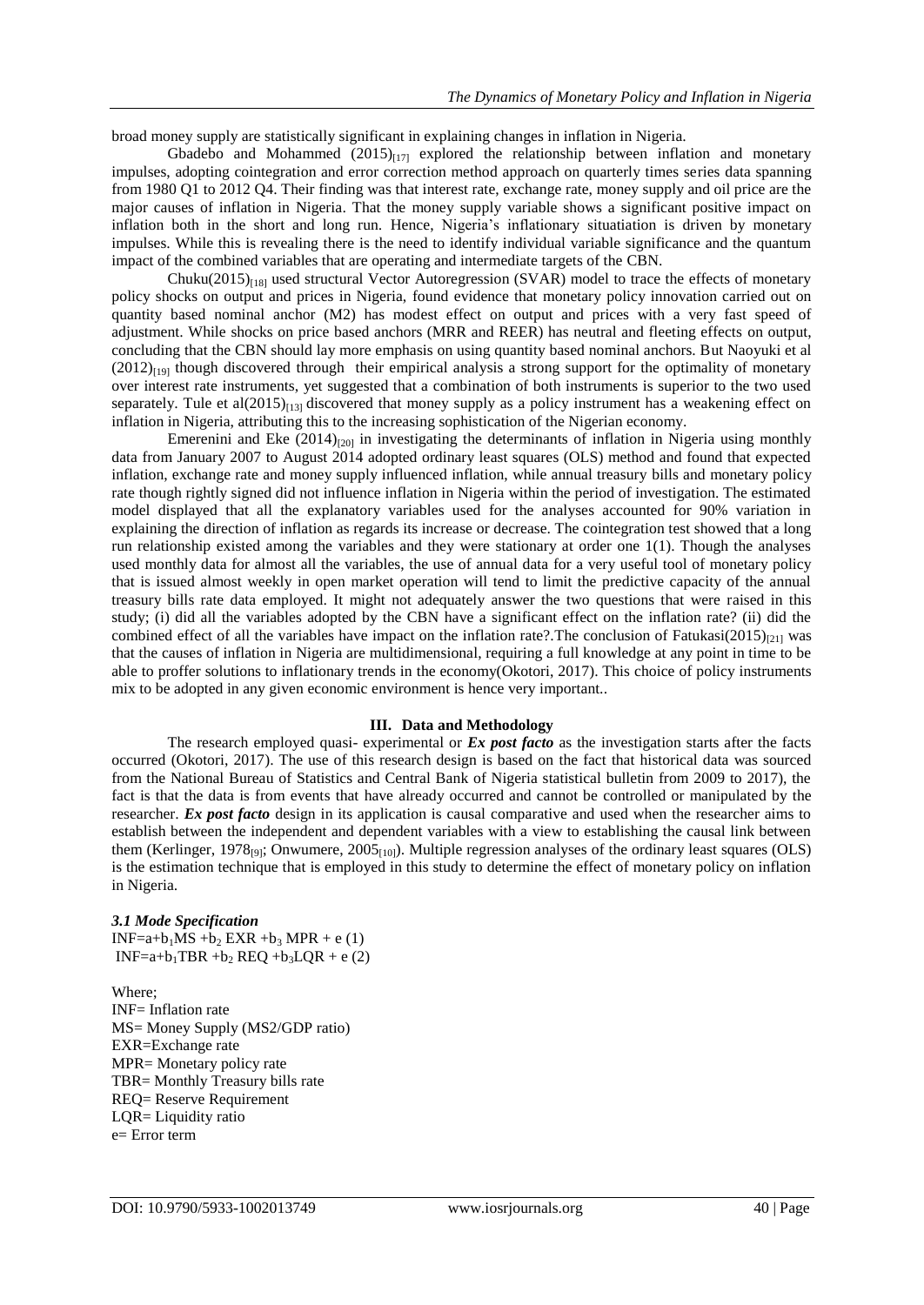## *3.4 Description of variables*

# *3.4.1 Inflation*

This has been referred to as a persistent increase in average level of price in an economy. The findings of Deme and Fayissa (1995) found empirical evidence of the inflationary effects of the money supply growth, (Okotori, 2017).

# *3.4.2 Bank Reserve Requirement (REQ*

The monetary authority in any nation would require deposit money banks to keep a predetermined amount of funds on hand against depositors' liabilities, according to the Board of Governors of the Monetary Policy Committee. Hence the apriori expectation is negative  $(-)$ , (Okotori, 2017).

## *3.4.3 Money Supply*

Money supply is the amount of money in circulation in an economy at any given time period. Nuutilainen (2016)<sub>[2]</sub> referred to the position of Milton Friedman that if money supply percentage growth rate in relation to GDP percentage growth is kept at a constant k, there will be no inflation. The CBN in 2008 opted to watch that ratio as a means of its monetary targeting regime. Hence, the use of that ratio as a proxy for Broad money supply. The apriori expectation is positive (+), (Okotori, 2017).

# *3.4.4 Exchange Rate (EXR)*

Exchange rate is the price of a currency in terms of other currencies. Obadan  $(2012)_{[10]}$  stated that the CBN is the main regulator of the foreign exchange market and it monitors developments from time to time, issuing guidelines and circulars guiding the conduct of trading activities and operators in order to achieve the desired monetary policy objectives. Nwosa and Oseni $(2012)_{[22]}$  established empirically a bi-directional causality between inflation and exchange rate in Nigeria as did Yinusa and Akinlo $(2007)_{[23]}$ , hence the apriori expectation is positive (+),(Okotori, 2017).

# *3.4.5 Monetary Policy Rate (MPR)*

There is an established fact that banks borrow like every other corporate entity on a daily basis from each other and from their respective monetary authorities who set the baseline interest rate in the economy and every other interest rate add on to it. That baseline interest rate is the monetary policy rate. . The monetary policy rate (MPR) is expected to have a negative relationship with the inflation rate (-), (Okotori,2017).

## *3.4.6 Treasury Bills Rate (TBR)*

Treasury bills are issued by the monetary authority as short-term investments and are referred to as being relatively risk-free investment. The bills are purchased at discount and are held until maturity date. Hence the apriori expectation is negative as regards inflation (-).

# *3.4.7 Liquidity ratio (LQR)*

The liquidity ratio refers to the ratio of liquid assets to the liabilities of a bank as stipulated by a countries monetary authority. These assets refer to the banks cash balance plus all other assets owned by the bank that can be easily converted into cash as against the liabilities owed by the bank, especially depositors money in the bank. Where the liquidity ratio is high it has a contractionary impact on inflation.The aprioi expectation is negative on inflation(-).

## **IV. Data Analyses and Results**

Chapter three in this work had established two different models derived from theoretical and empirical studies and presented a detailed description of the data used in this study. A monthly time series data was constructed from  $2009_{01-12}$ -  $2017_{01-12}$ . This Chapter presents the data analysis and results. The chapter looks at some trend and descriptive analysis, stationarity test, Johansen cointegration test, followed by some diagnostic tests, and finally, the vector error correction regression model for the determinants of inflation in Nigeria stated in the model.

# *4.1 Descriptive Statistics*

Table 4.1 presents the summary of descriptive statistics for all variables. This table reports the mean, standard deviation, maximum, minimum and the number of observations for each of the variables. Table 4.1Descriptive Statistics for Dependent and Independent Variables

| <b>Variables</b> | Mean     | <b>Median</b> | Max      | Min      | Stdev    | Obs. |
|------------------|----------|---------------|----------|----------|----------|------|
| INF              | 15741    | 12.00000      | 18.70000 | 8.000000 | 2.921471 | 108  |
| MS               | 23.03970 | 20.18927      | 37.95685 | 18.92846 | 5.580591 | 108  |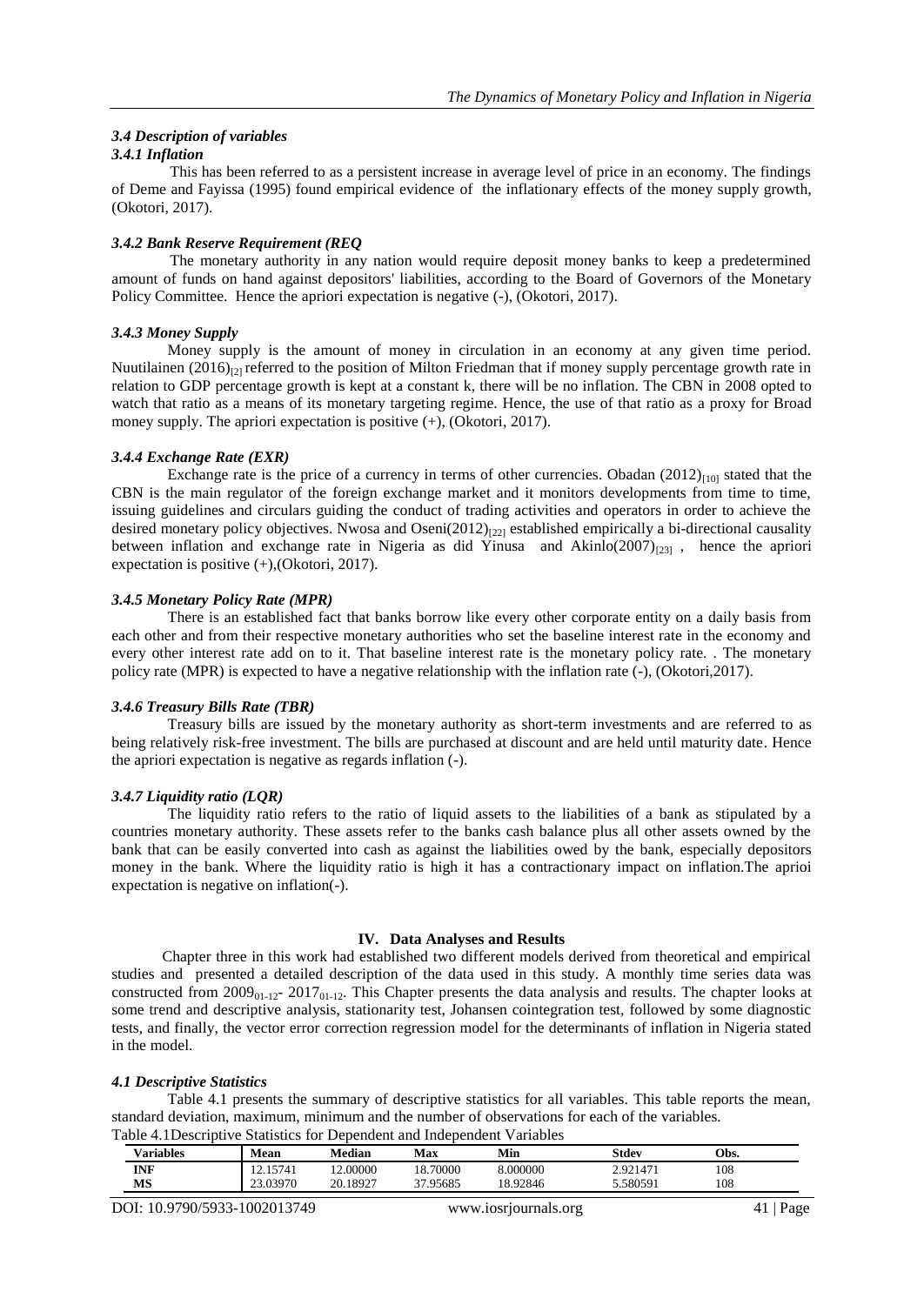| EXR        | 184.6405 | 157.4075 | 327.4421 | 121.3633 | 55.36718 | 108 |  |
|------------|----------|----------|----------|----------|----------|-----|--|
| MPR        | 10.87046 | 11.71451 | 14.49653 | 6.130000 | 2.644673 | 108 |  |
| TBR        | 14.92069 | 16.25375 | 20.00000 | 4.635833 | 4.512610 | 108 |  |
| <b>REO</b> | 2.116107 | 1.856748 | 6.584149 | 0.180000 | .577825  | 108 |  |
| LQR        | 42.98737 | 42.39496 | 65.20139 | 15.64306 | 10.76548 | 108 |  |

**Source: Authors own computation using E-views**

The mean and median in the table above were computed to find the central tendency of each variable for 108 observations. The standard deviation indicates the sample's dispersion (spread) level of the variables. According to the above table, the average inflation rate is 12.1% which means the consumer price index during the period under study is approximately 12%, while money supply (MS), Exchange rate (EXR), monetary policy rate (MPR), treasury bill rate (TBR), reserve require (REQ) and liquidity ratio (LQR) recorded an average of 23 billion naira, 185 naira, 10.8% 14.9% 2.1% and 43%.

#### *4.2 Multicollinearity*

Table 4.2(a) 4.2(b) presents the correlation matrix and variance inflation factor (VIF) for all the independent variables used in the analysis. According to the results, there are no multicollinearity problems among the variables since the inter-correlations among the explanatory variables are low i.e. below 0.80 as the bench mark. To check further, another diagnostic test for multicollinearity is used, with the variance inflation factor (VIF) calculated for independent variables as follows: VIF (Bi) =  $1/(1-R^2)$ , where R<sup>2</sup> is the squared multiple correlation coefficient between independent variables. When  $R^2$  is equal to zero, then VIF has its minimum value of one (Maddala,  $2001_{[11]}$ ). Therefore the closer the value of VIF to one, the degree of multicollinearity is lower. If one of the VIFs is greater than 10, then the multicollinearity is a problem (Gujarati,  $2004_{[12]}$ ). Based on the results in table 4.2, all the VIF values are much lower than 10. Therefore there is no multicollinearity problem among the independent variables in model one and two.

|            | Table 4.2a: Correlation Matrix and Variance Inflation Factors (model 1) |             |          |            |  |  |
|------------|-------------------------------------------------------------------------|-------------|----------|------------|--|--|
|            |                                                                         | MS          | EXR      | <b>MPR</b> |  |  |
| MS         |                                                                         | 1.000000    |          |            |  |  |
| <b>EXR</b> |                                                                         | $-0.222125$ | 1.000000 |            |  |  |
| <b>MPR</b> |                                                                         | $-0.423811$ | 0.688158 | .000000    |  |  |
| <b>VIF</b> |                                                                         | .217482     | .802546  | 2.072590   |  |  |

*Source: Authors own computation using E-views*

| Table 4.2b: Correlation Matrix and Variance Inflation Factors (model 2) |          |            |          |  |
|-------------------------------------------------------------------------|----------|------------|----------|--|
|                                                                         | TBR      | <b>REO</b> | LOR      |  |
| TBR                                                                     | 000000.  |            |          |  |
| <b>REO</b>                                                              | 0.615220 | 1.000000   |          |  |
| LOR                                                                     | 0.503461 | 0.381560   | 1.000000 |  |
| VIF                                                                     | 2.133199 | 2.056966   | 1.500867 |  |

**Source: Authors own computation using E-views**

#### *4.3 Normality Test*

Table 4.3 presents the summary of normality for all variables. This result reports the mean, median standard deviation, maximum, minimum and the skewness of the variables. The probability and Jaque-Bera values shall be used as a measure to test the normality of the variables.

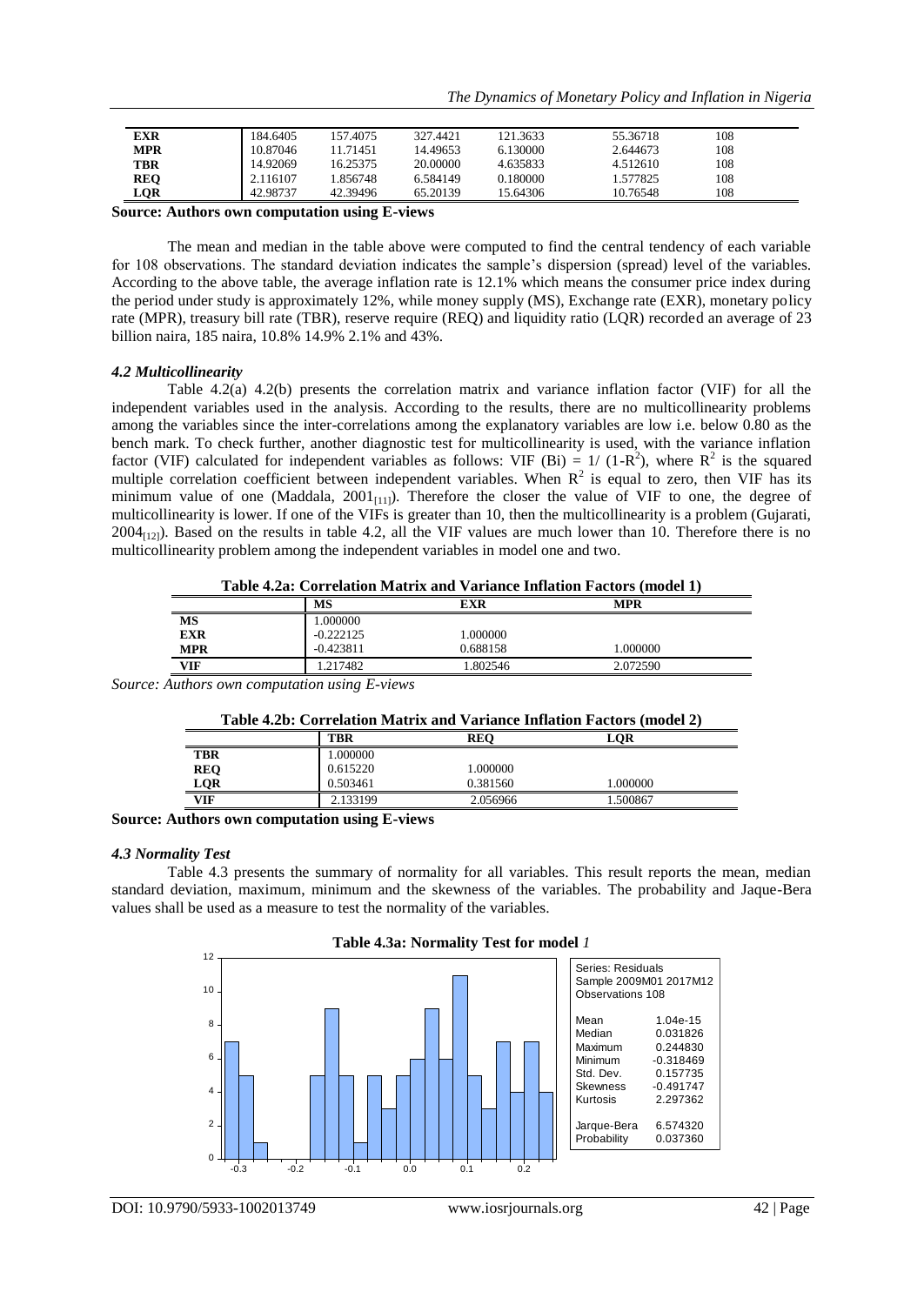

From the above table the result shows that the variables are normally distributed because the value of the Jaque-Bera test statistic is greater the table value. Likewise the probability value is less than 5% which is statistically significant. Therefore the null hypothesis is rejected which state that the variables are not normally distributed.

# *4.4Test of Stationarity using ADF Unit Root Test*

The Augmented Dickey–Fuller test statistic is used in testing the null hypothesis that there is a unit root in a particular time series of interest. The ADF is not the only test available, but it represents widely used approach in most of the data analysis. The unit root tests are presented in Table 4.4. The lag length used in the ADF test is based on minimizing the Schwarz Information Criterion (SIC), starting with maximum lag length.

| Tadie 4.4 Unit Root Test (ADF) |             |                                     |                                      |      |               |  |  |
|--------------------------------|-------------|-------------------------------------|--------------------------------------|------|---------------|--|--|
|                                |             | <b>Augmented Dickey-Fuller Test</b> |                                      |      | <b>Remark</b> |  |  |
| <b>Variables</b>               | @ Levels    | $@1st$ Diff.                        | $\overline{Q}$ 2 <sup>nd</sup> Diff. | d(I) |               |  |  |
|                                |             |                                     |                                      |      |               |  |  |
| <b>INF</b>                     | $-1.868245$ | $-3.700142$                         |                                      | I(1) | Stationary    |  |  |
| MS                             | $-2.754693$ | $-2.752401$                         | $-11.11293$                          | I(2) | Stationary    |  |  |
| <b>EXR</b>                     | $-1.226147$ | $-2.358041$                         | $-7.779161$                          | I(2) | Stationary    |  |  |
| Log(MPR)                       | $-2.470337$ | -9.950769                           |                                      | I(1) | Stationary    |  |  |
| Log(TBR)                       | $-1.852133$ | $-4.268595$                         |                                      | I(1) | Stationary    |  |  |
| Log(REQ)                       | $-0.662592$ | -9.591457                           |                                      | I(1) | Stationary    |  |  |
| Log(LQR)                       | $-1.678179$ | $-9.821363$                         |                                      | I(1) | Stationary    |  |  |
|                                | 1% level    | -4.049586                           |                                      |      |               |  |  |
| Test critical values           | 5% level    | $-3.454032$                         |                                      |      |               |  |  |
|                                | 10% level   | $-3.152652$                         |                                      |      |               |  |  |

# **Table 4.4 Unit Root Test (ADF)**

# **Source: Authors own computation using E-views**

**Table 4.4** above presents the summary results of the ADF unit root tests. The results show that the null hypotheses of a unit root test for first and second difference series for all the variables (INF, MS, EXR, TBR, REQ and LQR) can be rejected at 5% critical value, indicating that the level series which is largely timedependent and non-stationary can be made stationary at the first and second difference. Thus, the reduced form models follow an integrating order of 1(1) and I (2) process, respectively; and are, therefore, stationary at order one and two. Furthermore, this indicates that the short run static regression result is spurious and cannot be used for analysis. That is to say, all the variables are individually stationary and stable.

# *4.5 Cointegration Test*

Cointegration analysis helps to clarify the long-run relationship between integrated variables. Johansen's procedure is the maximum likelihood for finite-order vector autoregressions (VARs) and is easily calculated for such systems, so it is used in this study. The Johansen's technique was chosen not only because it is VAR based but also due to the evidence that it performs better than single equation and alternate multivariate methods. The results of the Cointegration test are presented in Table 4.5.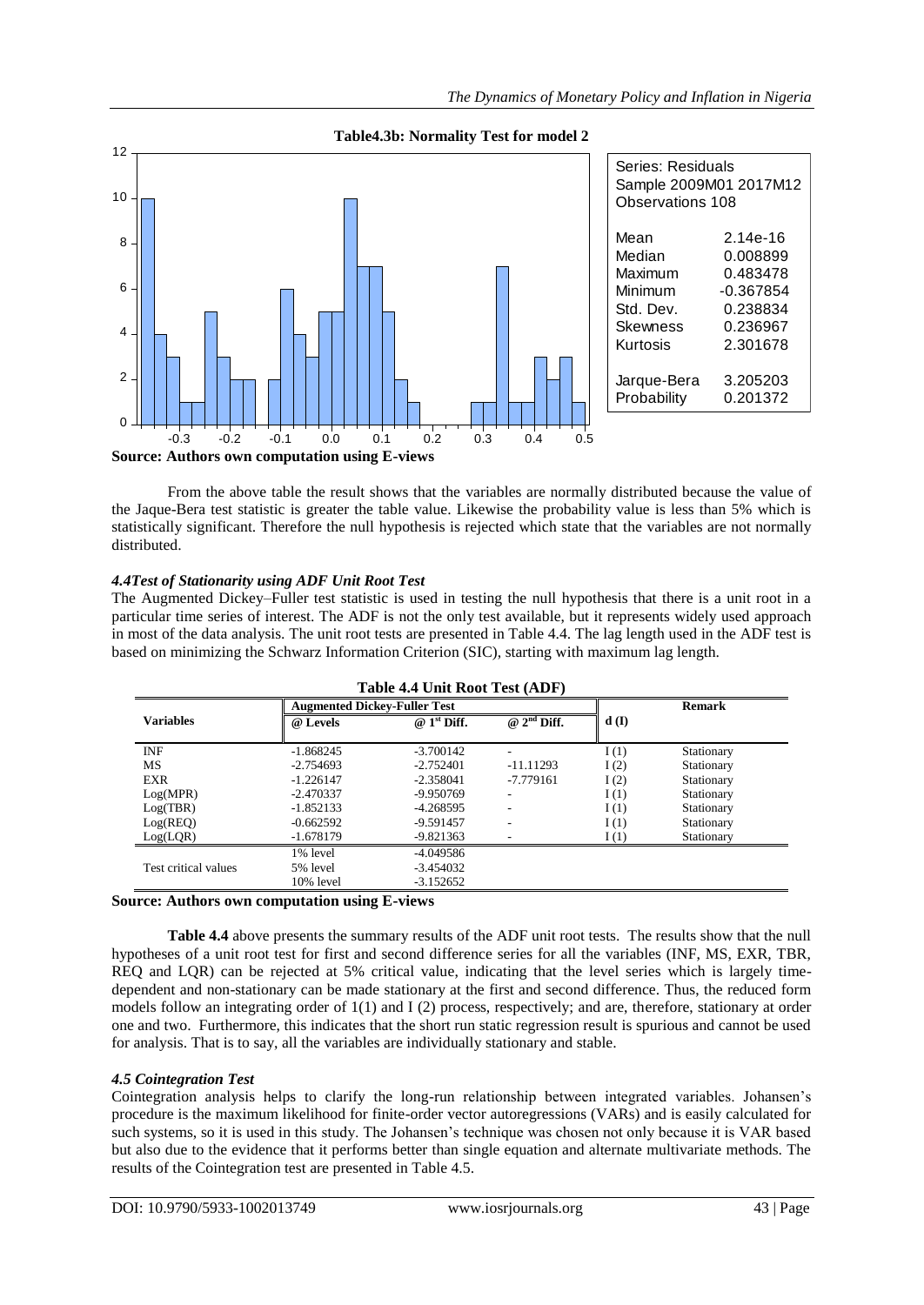| <b>Unrestricted Cointegration Rank Test (Trace)</b> |            |                  |                |            |  |
|-----------------------------------------------------|------------|------------------|----------------|------------|--|
| Hypothesized                                        |            | Trace            | 0.05           |            |  |
| No. of $CE(s)$                                      | Eigenvalue | <b>Statistic</b> | Critical Value | Prob. $**$ |  |
| None $*$                                            | 0.358655   | 206.9034         | 125.6154       | 0.0000     |  |
| At most $1 *$                                       | 0.309236   | 161.1520         | 95.75366       | 0.0000     |  |
| At most $2 *$                                       | 0.298616   | 123.0465         | 69.81889       | 0.0000     |  |
| At most $3 *$                                       | 0.283290   | 86.51246         | 47.85613       | 0.0000     |  |
| At most $4 *$                                       | 0.244853   | 52.20476         | 29.79707       | 0.0000     |  |
| At most $5$ $*$                                     | 0.199669   | 23.27796         | 15.49471       | 0.0028     |  |
| At most 6                                           | 0.003265   | 0.336830         | 3.841466       | 0.5617     |  |

| <b>Table 4.5 Johansen Cointegration test</b>        |  |
|-----------------------------------------------------|--|
| <b>Unrestricted Cointegration Rank Test (Trace)</b> |  |

**Trace test indicates 6 cointegrating eqn(s) at the 0.05 level**

| <b>Unrestricted Cointegration Rank Test (Maximum Eigenvalue)</b> |  |  |
|------------------------------------------------------------------|--|--|
|                                                                  |  |  |

| ັ              |            | ີ                |                |           |  |
|----------------|------------|------------------|----------------|-----------|--|
| Hypothesized   |            | Max-Eigen        | 0.05           |           |  |
| No. of $CE(s)$ | Eigenvalue | <b>Statistic</b> | Critical Value | $Prob.**$ |  |
| None           | 0.358655   | 45.75136         | 46.23142       | 0.0562    |  |
| At most 1      | 0.309236   | 38.10550         | 40.07757       | 0.0820    |  |
| At most $2 *$  | 0.298616   | 36.53408         | 33.87687       | 0.0235    |  |
| At most $3 *$  | 0.283290   | 34.30770         | 27.58434       | 0.0059    |  |
| At most $4 *$  | 0.244853   | 28.92679         | 21.13162       | 0.0033    |  |
| At most $5 *$  | 0.199669   | 22.94113         | 14.26460       | 0.0017    |  |
| At most 6      | 0.003265   | 0.336830         | 3.841466       | 0.5617    |  |

**Max-eigenvalue test indicates 4 cointegrating eqn(s) at the 0.05 level** *Source: Authors own computation using Eviews*

The above result revealed that there are six (6) cointegrating equations in the model. Since Johansen tests showed that the trace and maximal Eigen statistics reveals the existence of six and four cointegrating relationships between inflation (INF) and its determinants at 5% level of significance (Table 4.5). The conclusion drawn from this result is that there exist a unique long run relationship between monetary policy variables and inflation in Nigeria. Since there are six cointegrating vectors, an economic interpretation of the long-run relationship between monetary policy dynamics and inflation in Nigeria can be obtained by normalizing the estimates of the unconstrained cointegrating vector on monetary policy instruments.

## *4.6 Error Correction Mechanism (ECM)*

Having ascertained that the variables are non-stationary at their levels but stationary after differencing once, and that they are cointegrated, the stage is set to formulate an error correction model. The intuition behind the error correction model is the need to recover the long-run information lost by differencing the variables. The error correction model rectifies the problem by introducing an error correction term. The error correction term is derived from the long-run equation based on economic theory.

The error correction term enables us to gauge the speed of adjustment of the impact of monetary policy variables to its long-run effect on inflation. It gives the proportion of the disequilibrium errors accumulated in the previous period which are corrected in the current period. The results show that the speed of adjustment of inflationary trend to long-run equilibrium path is very low in model one and two. Specifically, about 5% and 9% of the disequilibrium errors, which occurred in the previous year, are corrected in the current year.

*Table 4.6 Parsimonious Error Correction Model (ECM) 1* **Dependent Variable: DLOG(INF)**

| Dependent variable. DEOG(IIVF) |             |                   |             |        |  |  |
|--------------------------------|-------------|-------------------|-------------|--------|--|--|
| <b>Variable</b>                | Coefficient | <b>Std. Error</b> | t-Statistic | Prob.  |  |  |
| C                              | $-0.001412$ | 0.004767          | $-0.296289$ | 0.7678 |  |  |
| $DLOG(NF(-1))$                 | 0.491475    | 0.111800          | 4.396038    | 0.0000 |  |  |
| $DLOG(NF(-2))$                 | 0.137564    | 0.116652          | 1.179265    | 0.2419 |  |  |
| $DLOG(NF(-3))$                 | 0.402159    | 0.110236          | 3.648170    | 0.0005 |  |  |
| $DLOG(NF(-4))$                 | $-0.327254$ | 0.119416          | $-2.740445$ | 0.0076 |  |  |
| $DLOG(NF(-5))$                 | 0.076430    | 0.115212          | 0.663384    | 0.5091 |  |  |
| DLOG(MS)                       | 0.122517    | 0.095939          | 2.056869    | 0.0548 |  |  |
| $DLOG(MS(-2))$                 | 0.201615    | 0.514500          | 0.391866    | 0.6962 |  |  |
| $DLOG(MS(-3))$                 | -0.239091   | 0.514252          | -0.464931   | 0.6433 |  |  |
| $DLOG(MS(-5))$                 | $-0.217723$ | 0.363025          | $-0.599747$ | 0.5504 |  |  |
| DLOG(EXR)                      | 0.560198    | 1.701451          | 2.329247    | 0.0429 |  |  |
| $DLOG(EXR(-1))$                | 0.899326    | 2.511119          | 0.358137    | 0.7212 |  |  |
| $DLOG(EXR(-3))$                | 0.868935    | 2.503554          | 0.347081    | 0.7295 |  |  |
| $DLOG(EXR(-4))$                | $-0.511079$ | 2.504134          | $-0.204094$ | 0.8388 |  |  |
| DLOG(MPR)                      | 0.045979    | 0.071223          | 2.645571    | 0.0205 |  |  |
| $DLOG(MPR(-2))$                | 0.029149    | 0.084739          | 0.343983    | 0.7318 |  |  |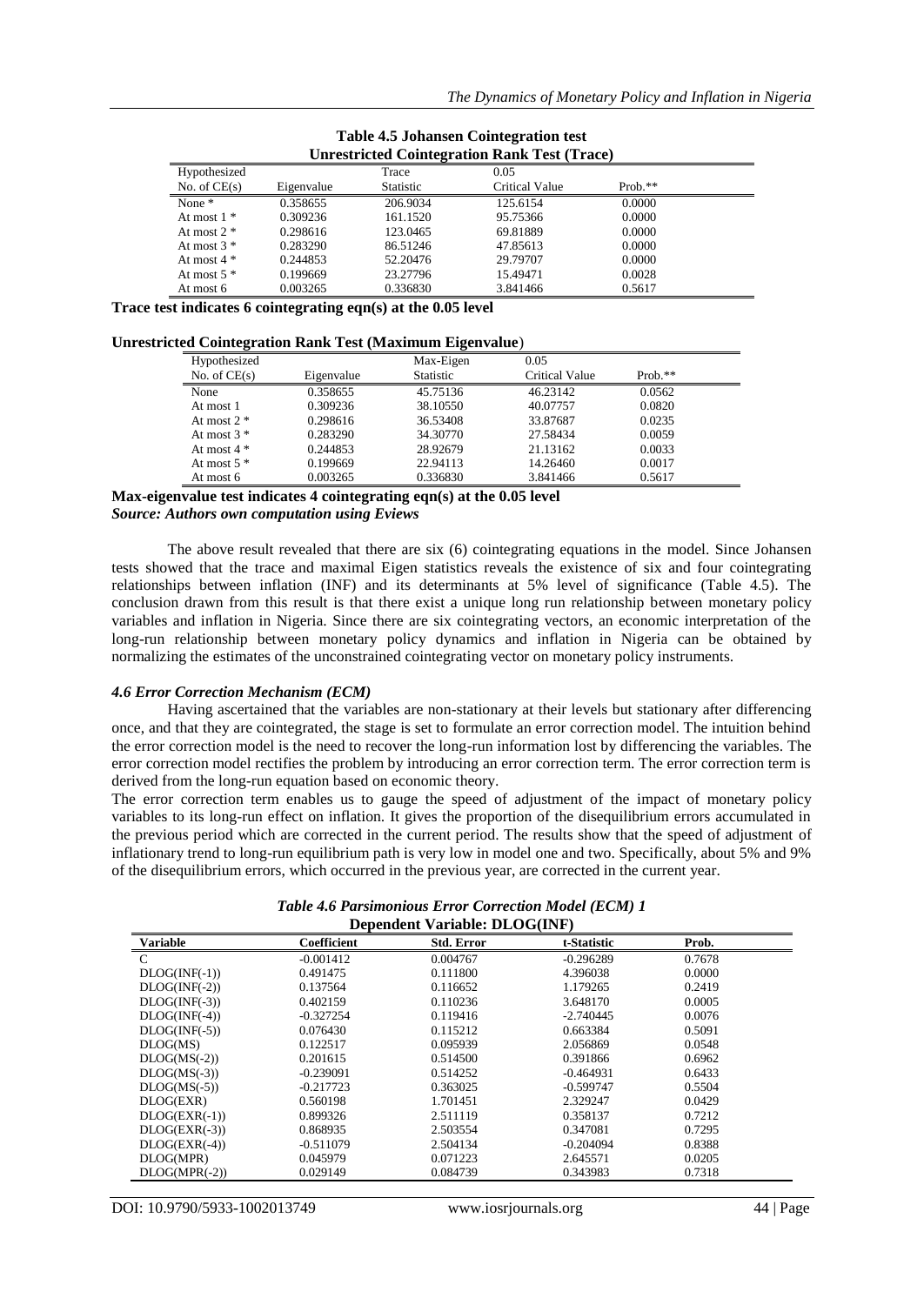| $DLOG(MPR(-3))$                                                                    | 0.043858    | 0.084127 | 0.521335    | 0.6036 |  |
|------------------------------------------------------------------------------------|-------------|----------|-------------|--------|--|
| $DLOG(MPR(-5))$                                                                    | 0.051157    | 0.071345 | 0.717037    | 0.4755 |  |
| $ECM1(-1)$                                                                         | $-0.052817$ | 0.019933 | $-2.649736$ | 0.0098 |  |
| R-Square = 0.642281, F-statistic = 5.760533, Prob(F-stat) = 0.000000, D-W = 1.9875 |             |          |             |        |  |

**Source: Authors own computation using Eviews**

The coefficient of determination i.e. R-Square  $(R^2)$  of the estimated model 1 indicates that about 64% of the variations in constant increase in the prices of goods and services are explained by the combined effects of all the determinants (money supply, exchange rate and monetary policy rates). The F-Statistics is 5.7605, which is greater than the table value of 5% level. Both coefficient of determination (R-square) and F-statistics show that the overall regression model is significant at 5% levels. Furthermore, given the DW value of 1.99, there was no suggestion of serial or autocorrelation problems.

As shown in the table, money supply (MS) and exchange rates are positively related to inflation rate and are statistically significant at 5% level. This result is in agreement with a priori and theoretical expectation. The result revealed that if money supply increases by 100% general price level will increase also by 13% all things being equal. Likewise increase in the price of dollar by 100% will also increase the general price level in Nigeria by 56%.

On the other hand, Interest rate has a negative impact on inflation rate in Nigeria and is statistically significant at 5% level. That is if the cost of borrowing increase by 100%, it will increase the price of goods and services by 5%.

| <b>Variable</b> | Coefficient | <b>Std. Error</b> | t-Statistic | Prob.  |
|-----------------|-------------|-------------------|-------------|--------|
| $\mathcal{C}$   | $-0.000945$ | 0.001705          | $-0.553936$ | 0.5819 |
| $DLOG(NF(-1))$  | 0.579569    | 0.130638          | 4.436461    | 0.0000 |
| $DLOG(NF(-2))$  | 0.114694    | 0.152404          | 0.752563    | 0.4550 |
| $DLOG(NF(-3))$  | 0.168817    | 0.150592          | 1.121023    | 0.2672 |
| $DLOG(NF(-5))$  | $-0.206688$ | 0.128462          | $-1.608947$ | 0.1135 |
| DLOG(TBR)       | 0.189752    | 0.147677          | 2.607758    | 0.0459 |
| $DLOG(TBR(-3))$ | $-0.226421$ | 0.190795          | $-1.186721$ | 0.2405 |
| $DLOG(TBR(-4))$ | 0.149078    | 0.188911          | 0.789146    | 0.4335 |
| $DLOG(TBR(-5))$ | 0.052165    | 0.141331          | 0.369099    | 0.7135 |
| DLOG(REO)       | $-0.129477$ | 0.025828          | $-2.141294$ | 0.0588 |
| $DLOG(REO(-2))$ | 0.015319    | 0.030375          | 0.504322    | 0.6161 |
| $DLOG(REQ(-4))$ | 0.022013    | 0.030312          | 0.726196    | 0.4709 |
| $DLOG(REQ(-5))$ | $-0.040665$ | 0.025976          | $-1.565508$ | 0.1233 |
| DLOG(LQR)       | 0.109311    | 0.023459          | 3.396891    | 0.0130 |
| $DLOG(LOR(-3))$ | $-0.032710$ | 0.030457          | $-1.073956$ | 0.2876 |
| $DLOG(LOR(-4))$ | 0.050590    | 0.030480          | 1.659769    | 0.1028 |
| $DLOG(LQR(-5))$ | $-0.026805$ | 0.028297          | $-0.947295$ | 0.3477 |
| $ECM2(-1)$      | 0.094172    | 0.006310          | 0.661213    | 0.0113 |

**Table 4.7 Parsimonious Error Correction Model (ECM) 2**

**Source: Authors own computation using Eviews**

The over parameterized model from which the parsimonious ECM emanated is presented above. The examination of the econometric models in Table 4.7 above shows that treasury bill rate, required reserve requirement and liquidity ratio variables explains 69% of the total variations in inflation rate in Nigeria. This is indicated by the values of the  $R^2$  (0.693282). Given the F-values of 5.085740, reveals that the overall regression is statistically significant while the Durbin–Watson statistics of 2.15 indicated the absence of serial autocorrelation. As shown in Table 4.7, all the variables have the expected signs and conform to economic theory as well as significant both at 5% levels of significant. The coefficient of the error correction term is statistically significant and carries the expected negative sign at 5% level of significant. Hoverer, the speed of adjustment is slow, that is 9.4% of the adjustment to equilibrium inflation rate is expected to occur in the long run. This result indicates that ignoring error correction in non-stationary time series analysis would lead to misspecification of the underlying process to achieve real price stability in the Nigerian economy.

# *4.7 Hypothesis Testing.*

From the results, we see that at 5% level of significance with a degree of freedom of 104(108-4), the tabulated value (t-table) is 1.96 for a two tailed test, while the calculated(t-statistics ) for the three variables( Broad money supply, Exchange rate and the monetary policy rate are 2.06, 2.33 and2.65 respectively. Since the calculated value is greater than the tabulated value, it can be decided that Broad money supply, Exchange rate and monetary policy rate all have significant impact on the inflation rate in Nigeria, thereby rejecting all the null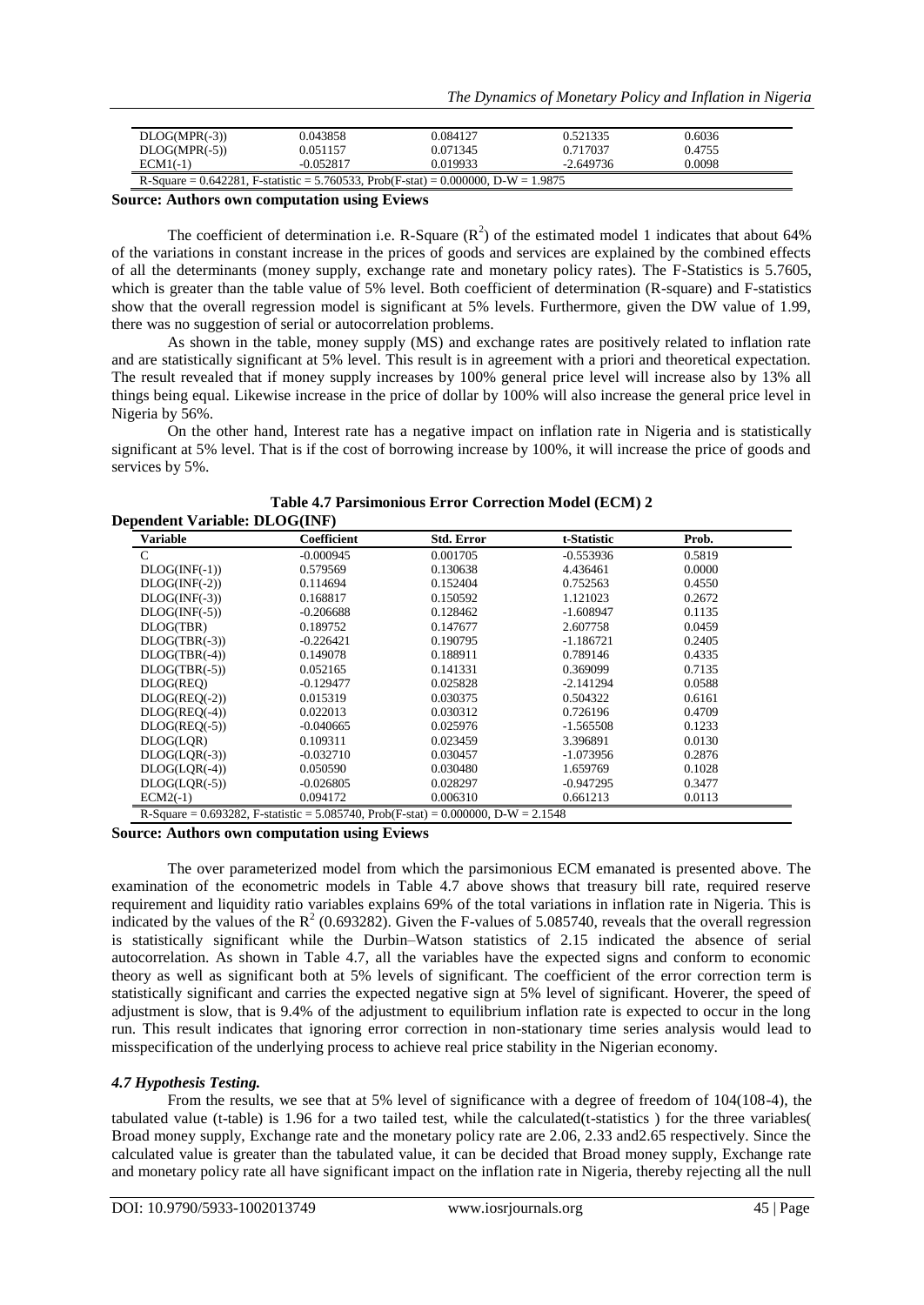hypotheses with respect to the aforementioned variables. In model two, at 5% level of significance with a degree of freedom of 104(108-4), the tabulated value (t-statistics) is 1.96 for a two tailed test. The calculated ( tstatistic) for the three variables( Treasury bills rate, Reserve requirement and Liquidity ratio) are 2.61, -2.14 and 3.40 respectively, since the calculated value is greater than the tabulated value for a two tailed test, it can be concluded that Treasury bills rate, Reserve requirement and Liquidity ratio have significant impact on the inflation rate in Nigeria, thereby also rejecting the null hypothesis concerning these variables. The variables in model 1 and 2 had combined impact of 64% and 69% respectively on the inflation rate in Nigeria for the period under study.

## **V. Conclusion**

Conclusively, we submit that the results show a causal relationship between the inflation rate and the selected monetary policy instruments as the determinants of the inflation rate in Nigeria, namely, broad money supply, exchange rate, monetary policy rate, Treasury bill rates, reserve requirement, and liquidity ratio. The relationship is not only significant, but they contributed to impacting on the inflation rate for the period under study. There is need for the CBN to have periodic research that determines the changing dynamics of the established relationship in order to have a far more effective policy intervention that will have traction on the economy as the inflation band of 6-9% is attained. The study is supportive of the notion that monetary policy impulses introduced by the CBN do have desired effect on the economy as the variables are effective at transmitting these impulses via the various channels of monetary policy transmission. The Central Bank of Nigeria has to identify the speed of transmission through the various policy channels in order to know the level of policy shocks to introduce and the anticipated effect. This calls for further research on the monetary policy transmission channels in Nigeria.

#### **References**

#### **Journal Papers:**

- [1]. P. De Graurve, & M. Polan, Is inflation always and every where a monetary phenomenon? *The Scandinavian Journal of Economics, 107, (2),* 2005, 239-259.
- [2]. C. O. Orubu, Inflation in Nigeria: Concept, measurement and control, *Bullion, 33, (1).* 2009.
- [3]. G. Ahiabor, The effect of monetary policy on inflation in Ghana, *IISTE Developing Countries series, 3(12*), 2013.
- [4]. P.M. Job, Is monetary policy the best instrument for inflation targeting in the Nigerian Economy? *Journal of Business and Organizational Development, 3,* 2011, 35-39.
- [5]. G.E Bassey, & E.B. Essien, Monetary credit, foreign trade and exchange rate policy guidelines for fiscal years 2014/2015, *Journal of Economics and Sustainable Development, 5(12),* 2014, 88-101.
- [6]. B.T. McCallum, Monetarists rule in the light of recent experiences*, American Economic Review, 74*, 1984, 388-391.
- [7]. T.A Oyejide, Deficit financing, inflation and capital formation: An analysis of the Nigerian experience 1957-1970, *Nigeria Journal of Economics and Social Studies, 14(10),* 1992, 27-43.
- [8]. O. Owoye, Income velocity and the variability of money growth: Evidence from less developed countries*", Applied Economics, 29*, 1997, 485-496.
- [9]. D.B. Olanikpekun & R.F. Akeju , Money Supply, inflation and Accumulation in Nigeria, *Journal of Economic and Sustainable Development, 4(4),* 2013.
- [10]. A.R. Ogbuagu, & D.B. Ewubare, Financial deepening and inflation in Nigeria: An open economy model approach, *Journal of Economics and Sustainable Development. 5(25),* 2014, 39-42.
- [11]. Assenmacher-Weche, K., & Gerlach, S. (2006), "Money at low frequencies, Journal *of European Economic Association, (5), 2006,*  635 -642.
- [12]. A.A.L Kilindo, Fiscal operations, money supply and inflation in Tanzania , *African Economic Research Consortium, AERC Research Paper Series,65*, 1997.
- [13]. D.O.K. Okoroafor, S.O. Adeniji, and T. Olasehinde, Estimating and Forecasting the Impact of Inflation on Economic Growth in Nigeria using Threshold Analysis, *CBN Journal of Applied Statistics,* 9(1), 2018.
- [14]. [1R.A. Ajisafe, & B.A. Folorunso, The relative Effectiveness of fiscal and monetary policies in macroeconomic management in Nigeria , *The African Economic and Business Review, 3(1),*1999, 23-40.
- [15]. H.A. Adefeso, & M.I Mobolaji,(2010), The Fiscal-monetary policy and economic growth in Nigeria: Further Empirical evidence, *Pakistan Journal of Social* Sciences, 7(2), 2010, 137-142.
- [16]. K. Simwaka, P Ligoya, P Kabango, and M. Chikondo, Money supply and inflation in Malawi: An econometric investigation*, Journal of Economics and international Finance, 4(2),* 2012*,* 36-48.
- [17]. A. D. Gbadebo, & A. Mohammed, Monetary Policy and Inflation Control In Nigeria", *Journal of Economics and Sustainable Development. 6(8),* 2015, 108-115.
- [18]. A.C. Chuku, Measuring the effects of monetary policy innovations in Nigeria: A structural vector autoregression (SVAR) approach, *Journal of Accounting, Economics, Finance and Banking Research, 5(5),* 2015, 112-129.
- [19]. Y. Naoyuki, S. Kaji, & T. Asonuma, Choices of optimal monetary policy instruments under the floating and basket- peg regimes, *The Singapore Economic Review, 87(4),* 2012, 1-13.
- [20]. F.N. Emerenini, & C.N. Eke, C (2014), The impact of monetary policy rate on inflation Nigeria, *Journal of Economics and Sustainable Development, 5, (28),* 2014.
- [21]. B. Fatukasi, Determinants of Inflation in Nigeria: An Empirical Analysis. *International Journal of Humanities and Social Sciences.1 (18),* 2015, 262-271.
- [22]. P.I. Nwosa, & I.O. Oseni, Monetary policy, exchange rate and inflation rate in Nigeria, A Co-integration and Multi- Variate Error Correction Approach. *Research Journal of Finance and Accounting, 3(8)*, 2012, 62- 69.
- [23]. D.O. Yinusa, & A.O. Akinlo, A vector error–correction analysis of relationship between exchange rates, Currency substitution and monetary policy In Nigeria: 1968-2004, *NJESS.49 (2)* 2007.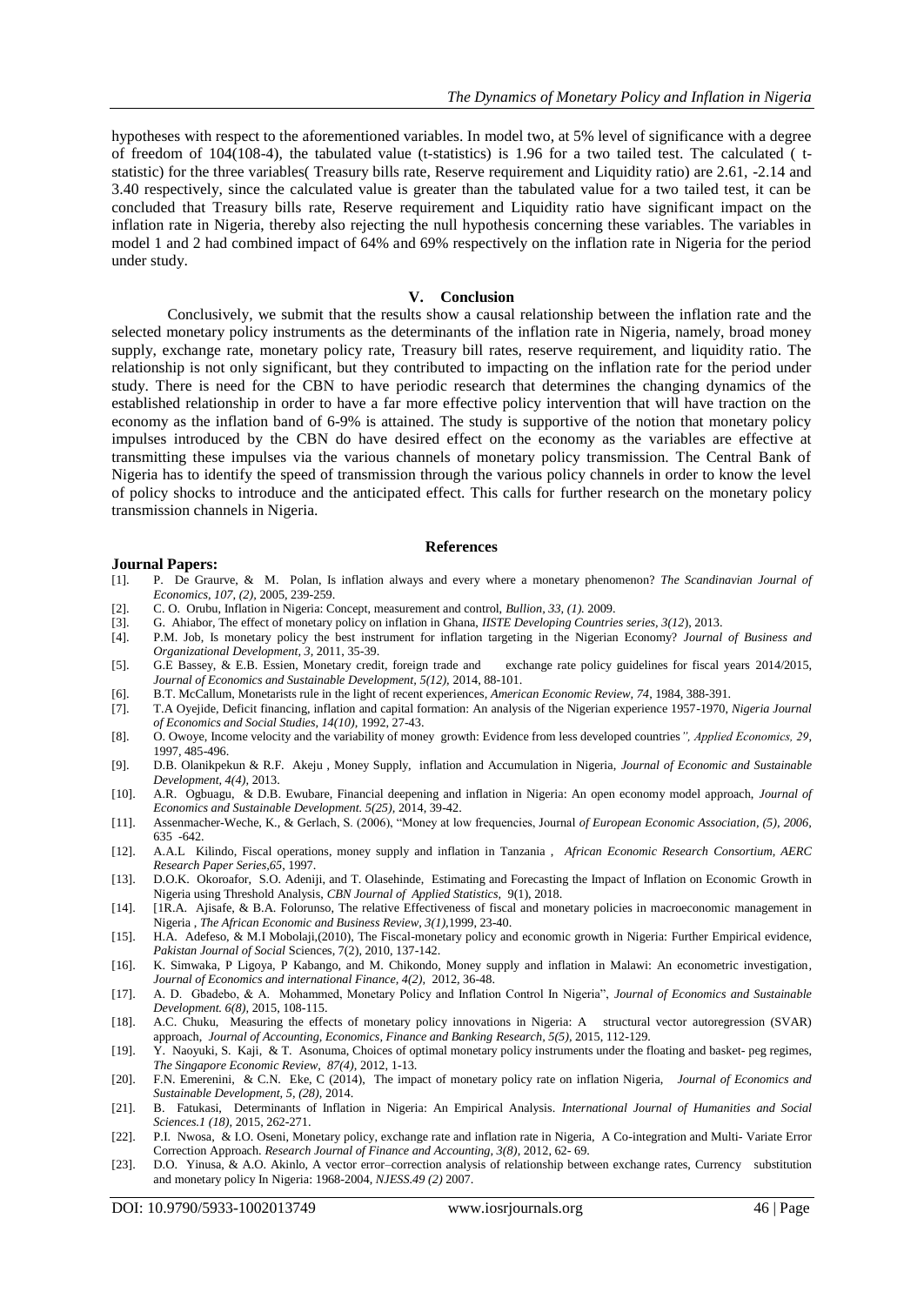#### **Books:**

- [24]. H.A. Ajie, J. Akekere, & D.B. Ewubare, *Issues in macroeconomics* (Port Harcourt, Nigeria: Pearl Publishers, 2007).
- [25]. A. Hamilton, (2001), *Exploding Inflation* (Zeal Intelligence, 2001) [26]. D. Wrightsman, An Introduction to Monetary Theory and Policy ((
- [26]. D. Wrightsman, *An Introduction to Monetary Theory and Policy* ( (New York :The Free Press, 1976).
- [27]. R.H. Frank, and B.S. Bernanke, *Principles of* Economics (2nd Edition McGraw- Hill/Urwin, 2003)
- [28]. M. Friedman, *Studies in the Quantity Theory of Money* ( Chicago : University Press, 1956).
- [29]. M. Friedman, *Inflation: Causes and Consequences* ( New York: Asia Publishing House, 1963).
- [30]. R. Barro, and V. Grilli, *European macroeconomics* (Chapter 8: Macmillan Publishers,1994).
- [31]. J. Handa, *Monetary Economics* ( Routledge,2009).
- [32]. F.N. Kerlinger, *Foundations of Behavioural Research Technique in Business and Economics*, Eleventh Edition, 1978..<br>[33] M.J. Obadan, Foreign exchange market & the balance of nayments (Benin City, Nigeria: Goldmark P
- M.I. Obadan, Foreign exchange market & the balance of payments (Benin City, Nigeria: Goldmark Press, 2012).

# **Theses:**<br>[34]. **T**.

- [34]. T.W. Okotori, *Effect of monetary policy on inflation in Nigeria 2009-2014*, *Masters' Thesis,* Niger Delta University,Wilberforce Island Bayelsa, Nigeria, 2017.
- [35]. Riika Nuutilainen, *Essays on Monetary Policy in China", doctoral diss.,* Acta Universitatis, Ouluensis.G, Oeconomica. Tapere, Finland , 2016.

#### **Working/ Discussion Papers:**

- [36]. W.H. Buiter, Central banks: Powerful, political and unaccountable? *Centre for Economic Policy Research-Discussion Paper Series, 2014,* 10223.
- [37]. C. Altavilla, & M. Ciccarelli, The effects of monetary policy on unemployment under model uncertainty: Evidence from the US and Euro Area, European *Central Bank ( Eurosystems) Working papers*, 2009, 1089.
- [38]. D.M. Nguyen, J. Dridi, F.D. Unsal, & O.H. Williams, The Drivers of inflation in Sub Saharan Africa, *International Monetary Fund Working Papers,* 2015, *WP*/15/189.
- [39]. B.T. McCallum, & E. Nelson, Commentary, Federal Reserve Bank of St, Louis Review, 2011, 87(50:627-631.
- [40]. K. Nasser, Money demand and inflation in Madagascar, *IMF Working Paper*, 2005, WP/05/236.
- [41]. Central Bank of Nigeria[CBN], The dynamics of inflation in Nigeria, *Main Report, Occasional papers,* 2007 32.
- [42]. E.A. Adeyeye, & T.O. Fakiyesi, Productivity, prices and income board and anti-inflationary policy in Nigeria, *In Nigerian economy*
- *under the military, proceedings of the Annual Conference of the Nigerian Economic Society*, Ibadan, 1980. [43]. J. Tojas-Bernate, Inflation and monetary policy in Madagascar, In Madagascar selected issues and statistical analyses, IMF country
- report, 96/59, by Pierre Dhonte and others,1996, Washington DC.
- [44]. E. Sacerdoti, and Y. Xiao, Inflation dynamics in Madagascar, 1971-2000, *IMF Working papers*, 01/118, 2001,Washington DC.
- [45]. G.G. Mordi,Overview of monetary policy framework in Nigeria, *Bullion.* 3(1), 2009,289.
- [46]. R. Adalid, & C. Detken, Liquidity shocks and asset price boom bust cycles, *ECB working paper*, 2007, 732.
- [47]. Central Bank of Nigeria[CBN] Central Bank of Nigeria monetary programme: Understanding monetary policy series 2 2011b,
- [48]. C. I. Onwachkwu, Impact of monetary policy on inflation control in Nigeria" MPRA paper 67087, University of Munich,2014, Germany.
- [49]. M.K., Tule, E.C. Obioma, U.M. Okpanachi, S.O. Odeniran, and O.J. Olaoye, Monetary Growth and Inflation Dynamic in Nigeria. *CBN Working Paper Series*.Vol.01, No.02, 2015.

#### **Internet:**

- [50]. R. Gajic, (2012), Macroeconomic shocks and monetary policy analysis of Sweden and the United Kingdom, Retrieved from [www.divaportal.org/smash/get/divas2:567314/fulltext01](http://www.divaportal.org/smash/get/divas2:567314/fulltext01)
- [51]. CentralBankofNigeria[CBN]2015, Monetary Policy Review. Retrieved from
- [http://www.cbn.gov.ng/out/2015/MRD/MPR%20FEBRUARY%202014pdf.](http://www.cbn.gov.ng/out/2015/MRD/MPR%20FEBRUARY%202014pdf)
- [52]. L. Bonga-Bonga, (2017), Assessing the effectiveness of the monetary policy instrument during inflation targeting period in South Africa, Retrieved fro[m https://mpra\\_ub-mechen.de/80794/MPRA\\_paper\\_80794pdf](https://mpra_ub-mechen.de/80794/MPRA_paper_80794pdf)
- [53]. K. Mathai, (2012), Monetary policy: Stabilizing Prices and Output, Retrieved from
- http://www.imf.org/external/pubs/ft/fandd/basics /monpol.htm
- [54]. A.W Salter, (2018), An introduction to monetary policy rules, Retrieved from [http://mercatus.org/publication/introdction](http://mercatus.org/publication/introdction-%20%20%20monetarypolicy)[monetarypolicy](http://mercatus.org/publication/introdction-%20%20%20monetarypolicy) rules.
- [55]. J.U.J. Onwumere, G.I. Imo, & U.B. Ugwuanya, (2012), Does open market operations as monetary policy tool have impact on Price stability in Nigeria, Retrieved from http://www.iiste.org/journals/index.php/RJFA /dowload/3359/3387
- [56]. W. Yu, & W. Ming, (2001), *Reforming the transmission mechanism of monetary policy in China,*Retrieved from http://www.iwep.org.cn
- [57]. J.A. Markin, (2010), " Bernanke battles US deflation threat", Economic Outlook
- [58]. M. Deme, M., & M. Fayissa, (1995*),* Inflation, money, interest rate, exchange rate and causality: The case of Egypt, Morocco andTunisia*,* Retrieved from [https ://www.tandfoline /doi/abs/10.1080 /00036849 500000104#preview](https://www.tandfoline/doi/abs/10.1080/00036849500000104#preview)

#### **Monthly Data for the period 2009-2017**

| <b>YEAR</b> | <b>BOP</b> | <b>EXR</b> | <b>INF</b> | LOR      | <b>MPR</b> | MS       | <b>REO</b> | TBR      |
|-------------|------------|------------|------------|----------|------------|----------|------------|----------|
| 2009M01     | $-10.6141$ | 121.3633   | 12         | 34.32211 | 9.6125     | 33.37732 | 0.5975     | 4.635833 |
| 2009M02     | $-11.0892$ | 123.8667   | 12.6       | 33.38808 | 9.415      | 33.79364 | 0.575      | 4.771667 |
| 2009M03     | $-11.5643$ | 126.37     | 13.1       | 32.53669 | 9.2175     | 34.20996 | 0.5525     | 4.9075   |
| 2009M04     | $-12.0394$ | 128.8733   | 13.5       | 31.76794 | 9.02       | 34.62628 | 0.53       | 5.043333 |
| 2009M05     | $-12.5146$ | 131.3767   | 13.8       | 31.08183 | 8.8225     | 35.0426  | 0.5075     | 5.179167 |
| 2009M06     | $-12.9897$ | 133.88     | 13.7       | 30.47836 | 8.625      | 35.45893 | 0.485      | 5.315    |
| 2009M07     | $-13.4648$ | 136.3833   | 13.4       | 29.95752 | 8.4275     | 35.87525 | 0.4625     | 5.450833 |
| 2009M08     | $-13.9399$ | 138.8867   | 13.3       | 29.51933 | 8.23       | 36.29157 | 0.44       | 5.586667 |
| 2009M09     | $-14.415$  | 141.39     | 13.1       | 29.16377 | 8.0325     | 36.70789 | 0.4175     | 5.7225   |
| 2009M10     | $-14.8901$ | 143.8933   | 12.8       | 28.89086 | 7.835      | 37.12421 | 0.395      | 5.858333 |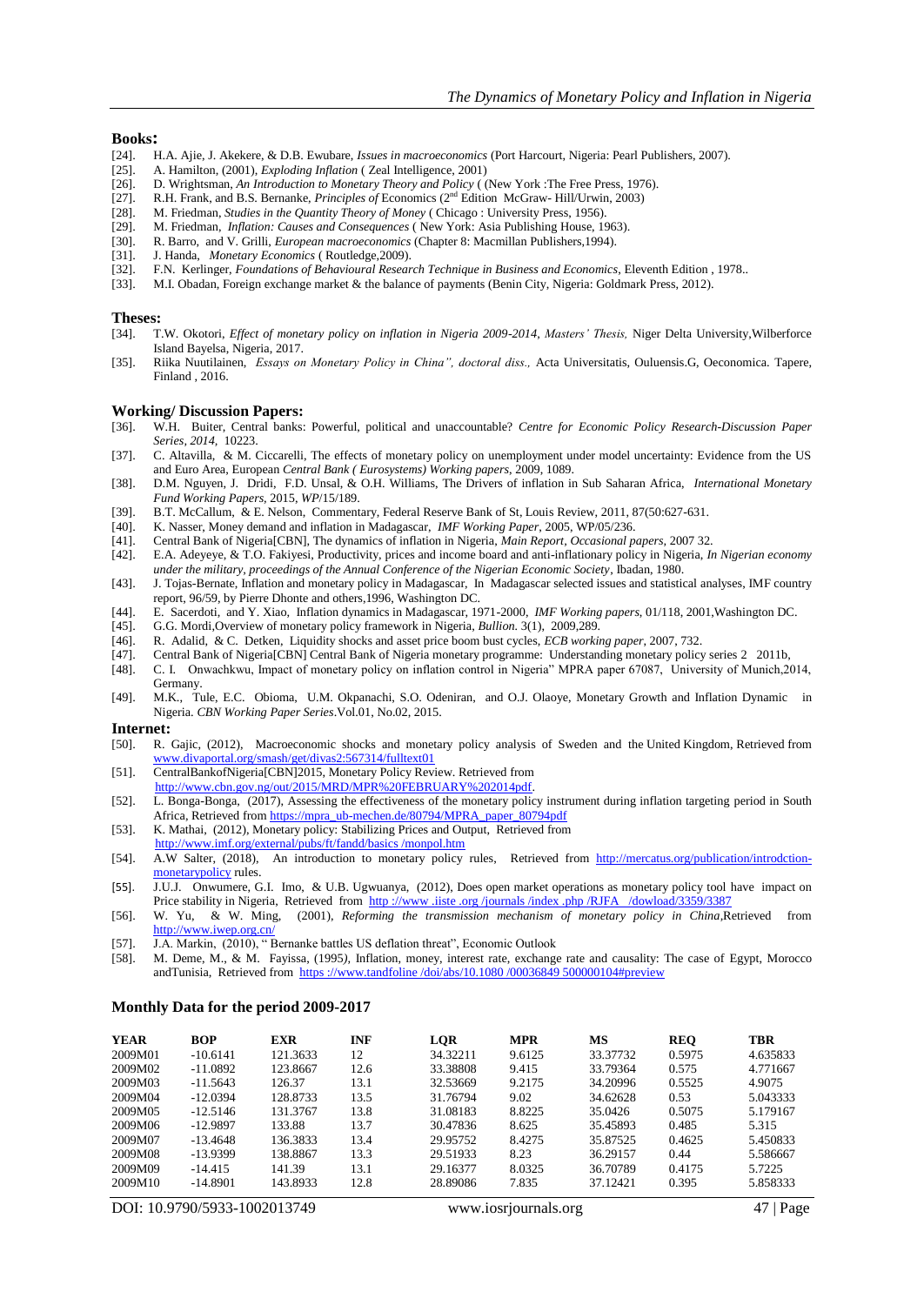*The Dynamics of Monetary Policy and Inflation in Nigeria*

| 2009M11 | $-15.3653$ | 146.3967 | 12.6 | 28.70058 | 7.6375   | 37.54053 | 0.3725   | 5.994167 |
|---------|------------|----------|------|----------|----------|----------|----------|----------|
| 2009M12 | $-15.8404$ | 148.9    | 12.5 | 28.59294 | 7.44     | 37.95685 | 0.35     | 6.13     |
|         |            | 148.97   | 12.6 |          | 7.330833 |          | 0.335833 | 6.64     |
| 2010M01 | $-14.8677$ |          |      | 28.56794 |          | 36.47761 |          |          |
| 2010M02 | $-13.895$  | 149.04   | 12.7 | 28.62558 | 7.221667 | 34.99837 | 0.321667 | 7.15     |
| 2010M03 | $-12.9223$ | 149.11   | 12.8 | 28.76586 | 7.1125   | 33.51913 | 0.3075   | 7.66     |
| 2010M04 | $-11.9496$ | 149.18   | 12.9 | 28.98877 | 7.003333 | 32.03989 | 0.293333 | 8.17     |
| 2010M05 | $-10.9769$ | 149.25   | 12.9 | 29.29433 | 6.894167 | 30.56065 | 0.279167 | 8.68     |
|         |            |          |      |          |          |          |          |          |
| 2010M06 | $-10.0042$ | 149.32   | 13.1 | 29.68252 | 6.785    | 29.08141 | 0.265    | 9.19     |
| 2010M07 | $-9.03145$ | 149.39   | 13.3 | 30.15336 | 6.675833 | 27.60217 | 0.250833 | 9.7      |
| 2010M08 | $-8.05874$ | 149.46   | 13.5 | 30.70683 | 6.566667 | 26.12293 | 0.236667 | 10.21    |
|         |            |          |      |          |          |          |          |          |
| 2010M09 | $-7.08604$ | 149.53   | 13.8 | 31.34294 | 6.4575   | 24.64369 | 0.2225   | 10.72    |
| 2010M10 | $-6.11334$ | 149.6    | 13.9 | 32.06169 | 6.348333 | 23.16446 | 0.208333 | 11.23    |
| 2010M11 | $-5.14063$ | 149.67   | 13.9 | 32.86308 | 6.239167 | 21.68522 | 0.194167 | 11.74    |
| 2010M12 | $-4.16793$ | 149.74   | 13.7 | 33.74711 | 6.13     | 20.20598 | 0.18     | 12.25    |
|         |            |          |      |          |          |          |          |          |
| 2011M01 | $-3.92779$ | 150.0833 | 13.5 | 37.32882 | 6.385    | 20.13276 | 0.266667 | 12.89583 |
| 2011M02 | $-3.68765$ | 150.4267 | 13.2 | 38.2684  | 6.64     | 20.05955 | 0.353333 | 13.54167 |
| 2011M03 | $-3.44752$ | 150.77   | 13   | 39.1809  | 6.895    | 19.98634 | 0.44     | 14.1875  |
| 2011M04 | $-3.20738$ | 151.1133 | 12.7 | 40.06632 | 7.15     | 19.91313 | 0.526667 | 14.83333 |
|         |            |          |      |          |          |          |          |          |
| 2011M05 | $-2.96724$ | 151.4567 | 12.6 | 40.92465 | 7.405    | 19.83991 | 0.613333 | 15.47917 |
| 2011M06 | $-2.7271$  | 151.8    | 12.3 | 41.7559  | 7.66     | 19.7667  | 0.7      | 16.125   |
| 2011M07 | $-2.48696$ | 152.1433 | 12   | 42.56007 | 7.915    | 19.69349 | 0.786667 | 16.77083 |
| 2011M08 | $-2.24683$ | 152.4867 | 11.6 | 43.33715 | 8.17     | 19.62028 | 0.873333 | 17.41667 |
|         |            |          |      |          |          |          |          |          |
| 2011M09 | $-2.00669$ | 152.83   | 11.4 | 44.08715 | 8.425    | 19.54706 | 0.96     | 18.0625  |
| 2011M10 | $-1.76655$ | 153.1733 | 11.1 | 44.81007 | 8.68     | 19.47385 | 1.046667 | 18.70833 |
| 2011M11 | $-1.52641$ | 153.5167 | 11   | 45.5059  | 8.935    | 19.40064 | 1.133333 | 19.35417 |
| 2011M12 | $-1.28627$ | 153.86   | 10.8 | 46.17465 | 9.19     | 19.32743 | 1.22     | 20       |
|         |            |          |      |          |          |          |          |          |
| 2012M01 | $-1.27057$ | 154.1625 | 10.9 | 45.21088 | 9.424167 | 19.33149 | 1.274167 | 19.76667 |
| 2012M02 | $-1.25487$ | 154.465  | 11   | 45.89282 | 9.658333 | 19.33555 | 1.328333 | 19.53333 |
| 2012M03 | $-1.23916$ | 154.7675 | 10.9 | 46.61505 | 9.8925   | 19.3396  | 1.3825   | 19.3     |
| 2012M04 | $-1.22346$ | 155.07   | 11.1 | 47.37755 | 10.12667 | 19.34366 | 1.436667 | 19.06667 |
|         |            |          |      |          |          |          |          |          |
| 2012M05 | $-1.20776$ | 155.3725 | 11.1 | 48.18032 | 10.36083 | 19.34772 | 1.490833 | 18.83333 |
| 2012M06 | $-1.19205$ | 155.675  | 11.3 | 49.02338 | 10.595   | 19.35178 | 1.545    | 18.6     |
| 2012M07 | $-1.17635$ | 155.9775 | 11.6 | 49.90671 | 10.82917 | 19.35584 | 1.599167 | 18.36667 |
| 2012M08 | $-1.16065$ | 156.28   | 11.8 | 50.83032 | 11.06333 | 19.3599  | 1.653333 | 18.13333 |
|         |            |          |      |          |          |          |          |          |
| 2012M09 | $-1.14494$ | 156.5825 | 11.9 | 51.79421 | 11.2975  | 19.36396 | 1.7075   | 17.9     |
| 2012M10 | $-1.12924$ | 156.885  | 11.9 | 52.79838 | 11.53167 | 19.36802 | 1.761667 | 17.66667 |
| 2012M11 | -1.11354   | 157.1875 | 12.1 | 53.84282 | 11.76583 | 19.37208 | 1.815833 | 17.43333 |
| 2012M12 | $-1.09783$ | 157.49   | 12.2 | 54.92755 | 12       | 19.37614 | 1.87     | 17.2     |
|         |            |          |      |          |          |          |          |          |
| 2013M01 | $-1.44394$ | 157.475  | 11.9 | 63.36806 | 12       | 19.33883 | 1.95     | 16.87833 |
| 2013M02 | $-1.79004$ | 157.46   | 11.7 | 64.22639 | 12       | 19.30152 | 2.03     | 16.55667 |
| 2013M03 | $-2.13614$ | 157.445  | 11.4 | 64.81806 | 12       | 19.26422 | 2.11     | 16.235   |
| 2013M04 | $-2.48224$ | 157.43   | 11.1 | 65.14306 | 12       | 19.22691 | 2.19     | 15.91333 |
|         |            |          |      |          |          |          |          |          |
| 2013M05 | $-2.82834$ | 157.415  | 10.8 | 65.20139 | 12       | 19.1896  | 2.27     | 15.59167 |
| 2013M06 | $-3.17444$ | 157.4    | 10.4 | 64.99306 | 12       | 19.1523  | 2.35     | 15.27    |
| 2013M07 | $-3.52054$ | 157.385  | 10   | 64.51806 | 12       | 19.11499 | 2.43     | 14.94833 |
| 2013M08 | $-3.86664$ | 157.37   | 9.8  | 63.77639 | 12       | 19.07769 | 2.51     | 14.62667 |
|         |            |          |      |          |          |          |          |          |
| 2013M09 | -4.21275   | 157.355  | 9.5  | 62.76806 | 12       | 19.04038 | 2.59     | 14.305   |
| 2013M10 | $-4.55885$ | 157.34   | 9.2  | 61.49306 | 12       | 19.00307 | 2.67     | 13.98333 |
| 2013M11 | $-4.90495$ | 157.325  | 8.8  | 59.95139 | 12       | 18.96577 | 2.75     | 13.66167 |
| 2013M12 | $-5.25105$ | 157.31   | 8.5  | 58.14306 | 12       | 18.92846 | 2.83     | 13.34    |
| 2014M01 |            |          |      |          |          |          | 2.928333 |          |
|         | $-5.02552$ | 157.6508 | 8.4  | 56.06806 | 12.16583 | 19.00576 |          | 13.66583 |
| 2014M02 | -4.79999   | 157.9917 | 8.3  | 53.72639 | 12.33167 | 19.08305 | 3.026667 | 13.99167 |
| 2014M03 | $-4.57446$ | 158.3325 | 8.2  | 51.11806 | 12.4975  | 19.16035 | 3.125    | 14.3175  |
| 2014M04 | -4.34894   | 158.6733 | 8.1  | 48.24306 | 12.66333 | 19.23765 | 3.223333 | 14.64333 |
| 2014M05 | -4.12341   | 159.0142 | 8    | 45.10139 | 12.82917 | 19.31495 | 3.321667 | 14.96917 |
|         |            |          |      |          |          |          |          |          |
| 2014M06 | $-3.89788$ | 159.355  | 8    | 41.69306 | 12.995   | 19.39224 | 3.42     | 15.295   |
| 2014M07 | $-3.67235$ | 159.6958 | 8    | 38.01806 | 13.16083 | 19.46954 | 3.518333 | 15.62083 |
| 2014M08 | $-3.44682$ | 160.0367 | 8    | 34.07639 | 13.32667 | 19.54684 | 3.616667 | 15.94667 |
| 2014M09 | $-3.22129$ | 160.3775 |      | 29.86806 | 13.4925  | 19.62413 | 3.715    | 16.2725  |
|         |            |          | 8    |          |          |          |          |          |
| 2014M10 | $-2.99577$ | 160.7183 | 8    | 25.39306 | 13.65833 | 19.70143 | 3.813333 | 16.59833 |
| 2014M11 | $-2.77024$ | 161.0592 | 8    | 20.65139 | 13.82417 | 19.77873 | 3.911667 | 16.92417 |
| 2014M12 | $-2.54471$ | 161.4    | 8    | 15.64306 | 13.99    | 19.85602 | 4.01     | 17.25    |
|         | 6606.288   |          | 8.2  | 45.38879 | 8.746528 | 19.28715 | 1.636311 | 14.54419 |
| 2015M01 |            | 163.3637 |      |          |          |          |          |          |
| 2015M02 | 5895.652   | 168.9861 | 8.4  | 44.6216  | 9.225694 | 19.7434  | 1.652421 | 14.90933 |
| 2015M03 | 5214.345   | 174.5536 | 8.5  | 43.9161  | 9.684028 | 20.17257 | 1.6759   | 15.25961 |
| 2015M04 | 4562.367   | 180.066  | 8.7  | 43.27226 | 10.12153 | 20.57465 | 1.706747 | 15.59502 |
| 2015M05 | 3939.72    | 185.5235 | 9    | 42.69011 | 10.53819 | 20.94965 | 1.744962 | 15.91558 |
|         |            |          |      |          |          |          |          |          |
| 2015M06 | 3346.403   | 190.9261 | 9.2  | 42.16963 | 10.93403 | 21.29757 | 1.790545 | 16.22127 |
| 2015M07 | 2782.415   | 196.2736 | 9.2  | 41.71082 | 11.30903 | 21.6184  | 1.843495 | 16.51211 |
| 2015M08 | 2247.758   | 201.5662 | 9.3  | 41.31369 | 11.66319 | 21.91215 | 1.903814 | 16.78808 |
| 2015M09 | 1742.43    | 206.8038 | 9.4  | 40.97824 | 11.99653 | 22.17882 | 1.971501 | 17.04919 |
|         |            |          |      |          |          |          |          |          |
| 2015M10 | 1266.432   | 211.9865 | 9.3  | 40.70446 | 12.30903 | 22.4184  | 2.046556 | 17.29544 |
| 2015M11 | 819.764    | 217.1142 | 9.4  | 40.49236 | 12.60069 | 22.6309  | 2.128979 | 17.52683 |
| 2015M12 | 402.4258   | 222.1869 | 9.6  | 40.34194 | 12.87153 | 22.81632 | 2.218769 | 17.74336 |
|         |            |          |      |          |          |          |          |          |

DOI: 10.9790/5933-1002013749 www.iosrjournals.org 48 | Page